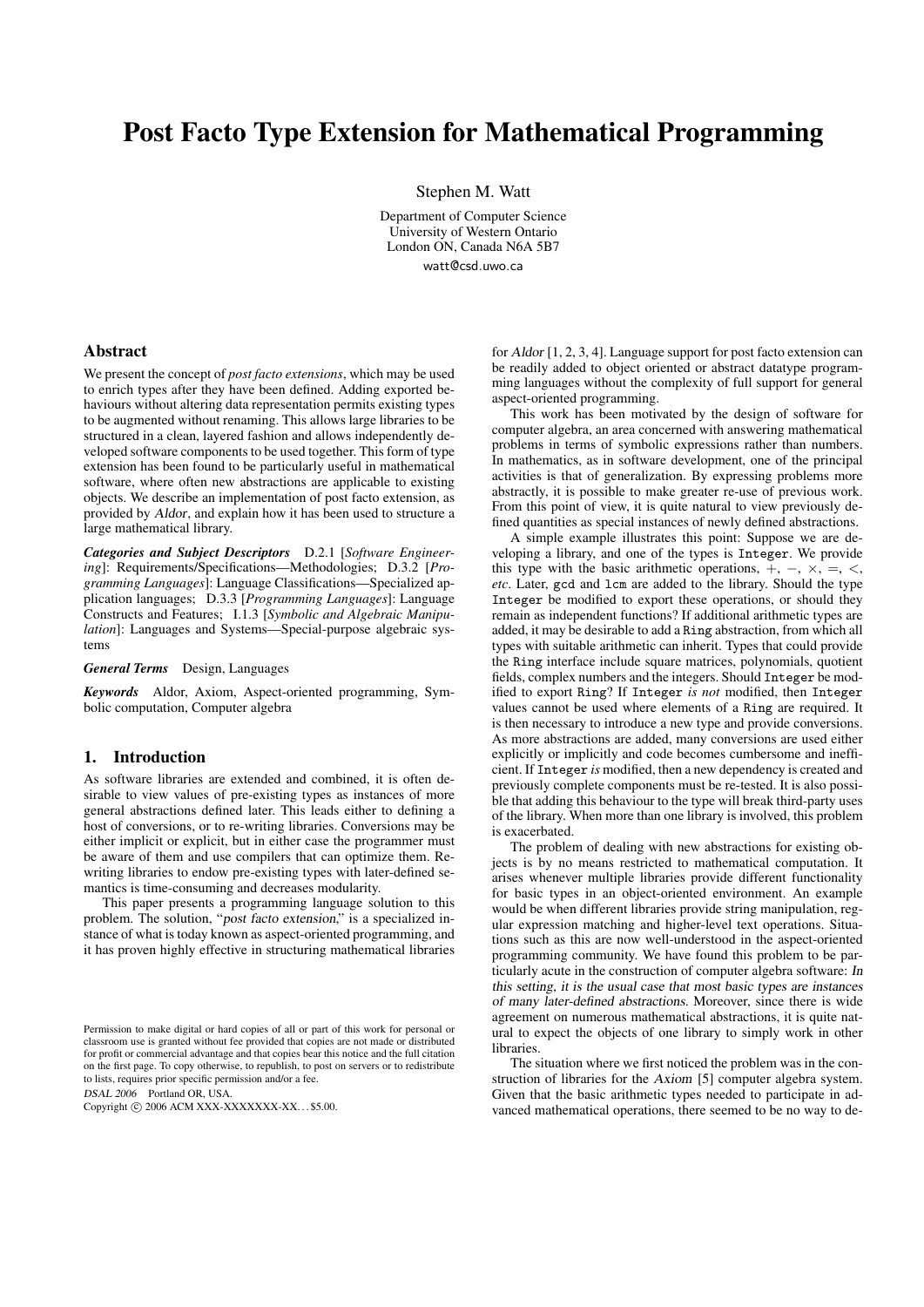fine a fixed core language with a few basic types and an evolving library of advanced functionality. During this period, the present author was responsible for the design and implementation of the programming language to be used for libraries to extend the Axiom system. We were thus in the fortunate position to consider programming language solutions to problems that arose in library design.

Our solution to the problem of dealing with new abstractions for existing components relies on a key observation: Although it is desirable to add new interfaces to mathematical types after they have been defined, it is usually not desirable to change the representation of values. We found it was almost always the case that any new operations required by the new interfaces could be defined in terms of existing exported behaviour without any change to the object representation. This led to the idea that existing values could participate in new interfaces without any changes to the objects at all. Instead, higher-order operations on the types could add the desired behaviours. This is the basic idea of what we call "post facto extension" of types.

We have explored this idea in our design of the Aldor programming language and have found it to be quite effective in cleanly structuring complex mathematical libraries with many rich relations among the types. In Aldor, the expression of post facto extensions is quite simple. From the programmer's point of view, there is little required to use them effectively. We believe that these ideas may prove useful in areas outside of mathematical programming and therefore should be more widely known.

This paper presents the main ideas of post facto type extension and describes how it has been used to structure complex libraries: Section 2 outlines the main ideas of Aldor and its type system. Section 3 describes structural problems that were observed in building mathematical libraries for Aldor. Section 4 then presents our solution, post facto extensions. Section 5 explains some of the ways that post facto extensions can be used in structuring large libraries. We present our conclusions in Section 6.

## 2. Aldor and Its Type System

Aldor [1, 2, 3, 4] is a programming language originally intended to provide compiled libraries for computer algebra. The design of the language tries to balance high-level mathematical expressivity with the possibility of compilation to efficient machine code so large symbolic and numeric problems can be treated. There are several aspects to the Aldor language that are intended to provide support for mathematical programming, but which are somewhat unusual. We outline these below.

*Types and functions are first-class values.* This means that they may be created and used dynamically, providing representations for mathematical sets and functions.

*The type system has two levels.* Each value belongs to some unique type, known as its domain, and the domains of values can be delcared statically. Domains themselves belong to the domain Type. Domains may additionally belong to type categories that specify additional properties. In particular, categories may specify that a domain must export certain operations or that some operations have default implementations. Categories fill the role of interfaces or abstract base classes of other languages, and may be viewed as sub-types of the domain Type. Category membership can be asserted at compile time and tested at run time.

*The language is not object-oriented.* There are a number of aspects of object-oriented programming that make it awkward to use in an algebraic setting:

The first problem is that object-oriented languages favour a programming style where objects maintain state and the execution of a program consists of calling methods to change that state.

Mathematical programming is more suited to a functional style, where one works with values and functions compute new values based on their arguments and where values are seldom, if ever, modified.

The second problem is that, in an object-oriented world, binary operations do not inherit in a natural way. In mathematics it is quite common to have functions that are homogeneous on their arguments, for example  $+$ ,  $\times$ ,  $-$ ,  $=$  and  $<$ . To illustrate the difficulty with object-oriented inheritance, suppose we have a base class B with a method plus, used as  $a.$  plus(b) to add a value of type  $B$ to an object of type  $B$  and yielding new value of type  $B$ . That is, plus :  $B \times B \rightarrow B$ . If class D is derived from class B then it will have plus :  $D \times B \rightarrow B$ . This problem was already noted by Barbara Liskov as arising in the design of CLU [6] and is cited as one of the reasons that the language was based on abstract data types rather than objects.

The third problem is related to the second. Class-based inheritance does not provide sufficient static type checking for multipleargument functions. To illustrate, suppose that a base class  $B$  provides the abstraction of multiplication  $\times : B \times B \rightarrow B$  and that classes  $D_1$  and  $D_2$  are derived from it. We wish to ensure statically that the multiplications  $D_1 \times D_1$  and  $D_2 \times D_2$  are allowed, but that the multiplications  $D_1 \times D_2$  and  $D_2 \times D_1$  are disallowed. In an object-oriented world, however, the inhomogeneous multiplications would be allowed by virtue of the inherited multiplication defined in class B.

An example can illustrate this last point. In Aldor one can define a category Semigroup to capture the abstraction of a homogeneous multiplication, and the domains DoubleFloat and Permutation could be declared to belong to this category.

```
Semigroup: Category == with \{ *: (\%, \%) \rightarrow \% \}DoubleFloat: Join(Semigroup, ...) == ...
Permutation: Join(Semigroup, ...) == ...
```
This causes the declared domains to export a suitable multiplication. For example, DoubleFloat will have an exported operation "\*" that takes two DoubleFloat values and returns a third. If x and y are declared to be of type DoubleFloat and p and q are declared to be of type Permutation, then it will be possible to multiply x\*y and p\*q, but not x\*p. This difference may be summarized by the following relations:

|  | $x, y \in$ DoubleFloat $\subset$ Semigroup $\Big\{ OOP \Big\}$<br>$p, q \in$ Permutation $\subset$ Semigroup $\Big\}$                          |  |  |
|--|------------------------------------------------------------------------------------------------------------------------------------------------|--|--|
|  | $x, y \in$ DoubleFloat $\in$ Semigroup $\left.\begin{array}{rcl} p, q \in \text{Permutation} & \in \text{Semigroup} \end{array}\right\}$ Aldor |  |  |

In an object orient world x and p belong to a common inherited class, but in Aldor they do not.

*Dependent types are fully supported.* Aldor obtains the capabilities of object-oriented programming through the use of dependent types. Tuples may have components whose value determines the type of other components and mappings may have return types that depend on the values of parameters. As an example, consider the following declaration:

```
f: (n: Integer, m: SquareMatrix(n, Integer))
   -> List IntegerMod(n)
```
Here we suppose that SquareMatrix(n, Integer) is the type of  $n \times n$  square matrices with integer entries and that IntegerMod(n) is a type representing the integers modulo n. The *types* of the second argument and of the return value of f depend on the *value* of the first argument. If the first argument is 3, then the second argument must be a  $3 \times 3$  matrix and the result will be a list of integers modulo 3.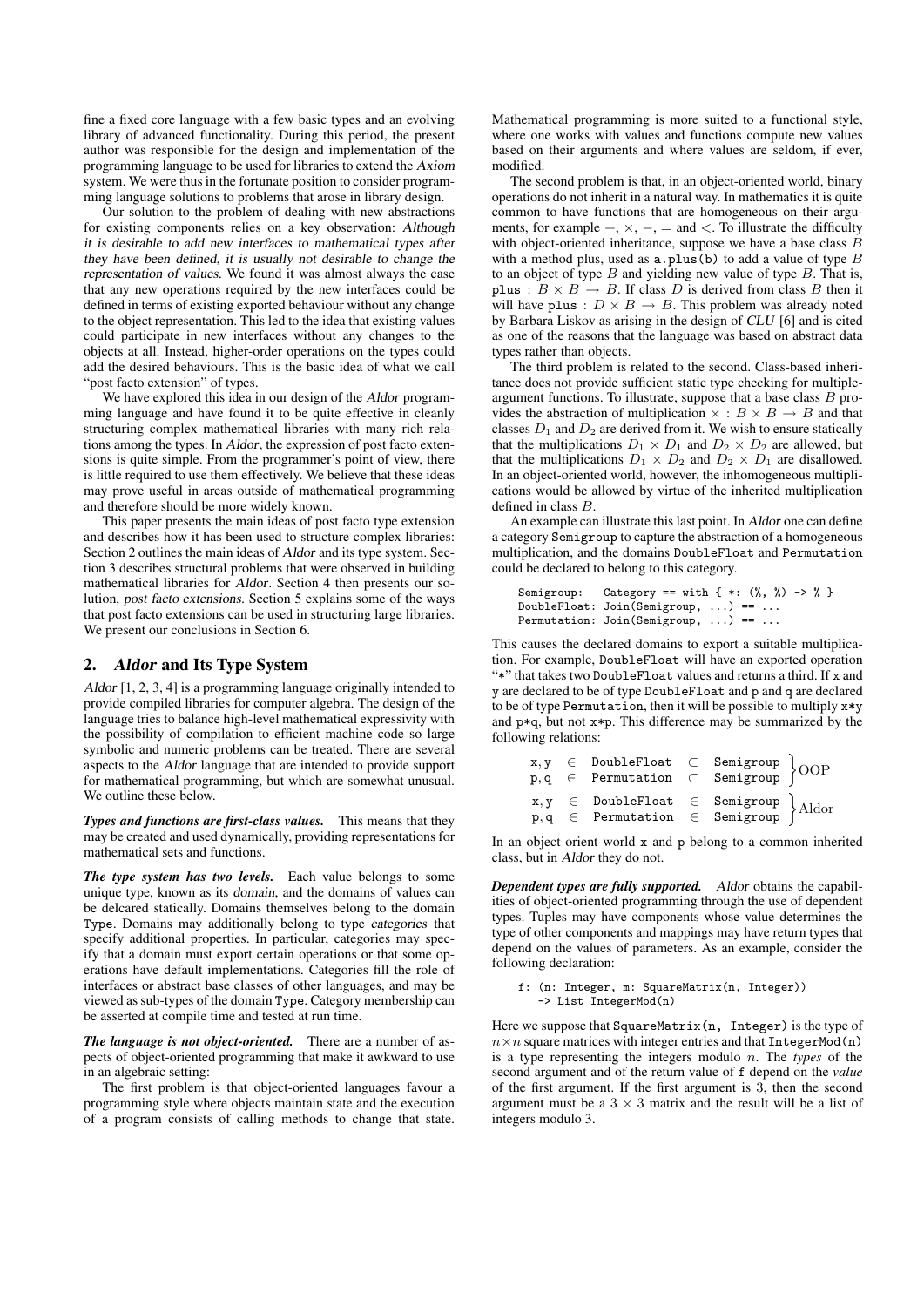Dependent types are particularly useful when some of the components are themselves types. For example, we may define

```
prodl: List Record(S: Semigroup, s: S) == [
   [DoubleFloat, x],
   [Permutation, p],
   [DoubleFloat, y]
]
```
Here each element of the list consists of a type and a value belonging to that type. By specifying that the type belong to a particular category, we are able to determine statically what operations are supported on the values. In Aldor, use of dependent types and inheritance in the category hierarchy take the place of objects and inheritance in the class hierarchy.

*Parametric polymorphism is provided by category- and domainproducing functions.* With types as first class values and dependent types fully supported, functions producing types take the place of templates in other languages. For example we may write

```
define Module(R: Ring): Category == Ring with {
    *: (R, %) -> %
\overline{1}Complex(R: Ring): Module(R) with {
    complex: (\%, \%) \rightarrow R;
    real: % -> R;
    imag: % -> R;
    conjugate: % -> %;
     ...
} == add {
    Rep == Record(real: R, imag: R);
    ...
}
```
Here, Module is a function that take a type parameter, R, belonging to the category Ring and returns a category as its result. The form Ring with  $\{*, (R, %) \rightarrow R\}$  constructs the category to be returned as being the category Ring extended with one additional operation. The symbol % in the category expression refers to the domain that exports the category. If D: Module(T), then D exports  $*$ :  $(T, D)$  -> D. The keyword define affects the publicly visible information about Module that will be visible about compilation units. It allows not only its type, (R: Ring) -> Category, but also its value,  $(R: Ring)$  +-> Ring with  $\{*(R,\%)$  ->  $\%$ , to be publicly visible.

The second definition declares Complex to have a dependent mapping type, (R: Ring) -> Module(R) with.... That is, Complex takes a type-valued parameter R that belongs to the category Ring and returns a type-valued result that belongs to the category Module(R) with.... The body of the function definition (the part after "==") is a form that constructs a domain.

*Category- and domain-producing expressions may be conditional.* Aldor provides conditional inheritance, allowing types to be formed differently according to run-time conditions. For example, we may write

```
UnivariatePolynomial(R: Ring): Module(R) with {
    coeff: (%, Integer) -> R;
    monomial: (R, \text{Integer}) \rightarrow \frac{9}{6};
    if R has Field then EuclideanDomain;
     ...
} == add {
     ...
}
```
That is, if the type parameter R to UnivariatePolynomial not only belongs to the category Ring but also belongs to the category

Field, then the type UnivariatePolynomial(R) also belongs to the category EuclideanDomain.

*Post facto extensions.* Aldor allows domains to be extended to belong to new categories after they have been initially defined. These allow domains to be defined in a layered fashion, separating issues and eliminating dependencies, while providing rich function. These are the focus of the present paper and are described in more detail in Section 4.

Aldor grew out of an earlier language by Jenks and Trager [7] that already used the idea of domains and categories. This language was the original library language for the Axiom system (then known as Scratchpad II), and inspired a number of other projects for computer algebra languages, including Newspeak [8] and Views [9].

## 3. Problems in Library Design

We now describe a certain problems that we observed in building the first Aldor libraries. We describe some of these problems using the terminology of Aldor, but their translation into other programming languages should be straightforward. Later we show how these problems are solved with post facto extensions.

*Old domains and new categories.* We can now revisit the example of the introduction using more precise language: In building libraries for mathematical computation, it is quite normal to define new categories and to find that existing domains could be made to belong to them. Many of the most basic types, such as Integer, IntegerMod(p), Fraction(R), Complex(R), Matrix(n,m,R) and UnivariatePolynomial(R), have a wealth of mathematical properties and are often potential instances of newly defined categories. The same thing is true for floating point types if one is willing to overlook the fact that they are not exactly associative.

In building the basic Aldor libraries, there was the choice of whether to modify these basic domains to belong to all the applicable categories defined in the standard libraries, or whether to maintain modularity. On the one hand, even within the standard libraries, modularity was desirable. Certain types, such as Integer and Boolean must be known in the language definition and it would be injudicious to therefore have to fix an intricate hierarchy of algebraic categories as part of the basic language. Even if these basic domains were modified to belong to all the applicable categories in the standard libraries, then the problem of membership in categories from new libraries would still exist. On the other hand, if the basic domains were not made to belong to the categories of the standard libraries, then values belonging to these domains could not be used by any of the advanced functions. The solution of having a basic and an elaborated version of each type would lead to code filled with distracting explicit conversions or subtly dangerous implicit conversions.

*Difficulties with multiple libraries.* Commonly, application must work with objects that inherit from base classes or interfaces from independent libraries. There is the problem, however, that objects returned by methods of one library are not suitable for use in calls to methods of other libraries. One solution is for the application to build its objects as compound structures containing component objects from the separate libraries. In this case conversions and constructors are used to move between the types. Sometimes an application will define a new base class for its hierarchy that inherits from both libraries as a way to deal with this situation. Then clients of the application that require yet other third libraries must repeat the process. This is really just another instance of old types lacking new interfaces. except in this case the interfaces come from separate libraries and there is no real possibility of integrating the set of types.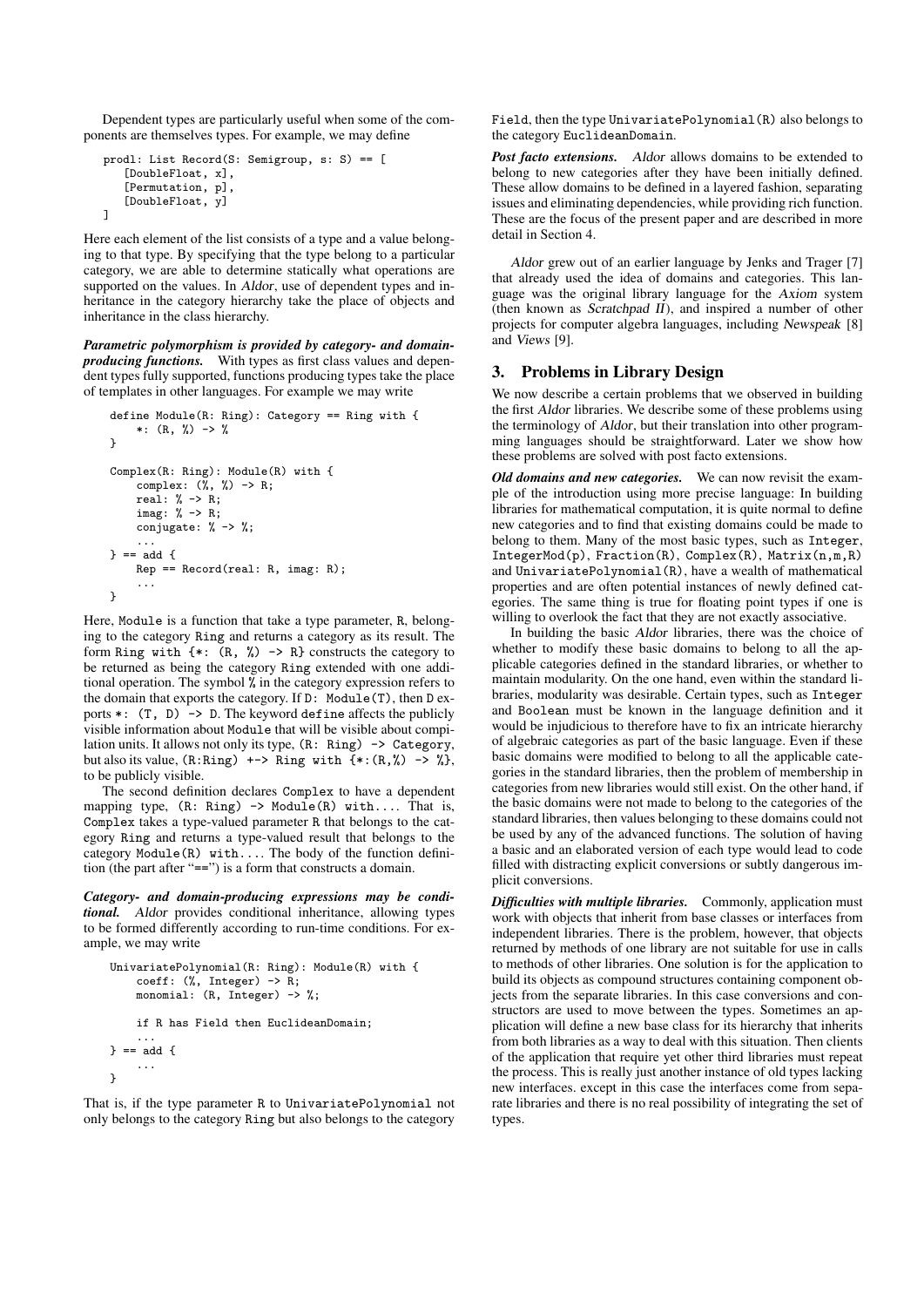*Large dependency sets in libraries.* In many programming languages dependencies can arise among components because types refer to each other in their definitions. In Aldor and certain other languages, dependencies can also arise because types refer to each other in their *type*. We give a simple example. Suppose we have the following declarations:

```
define AbelianGroup: Category == with {
     +: (\%, \%) \rightarrow \frac{1}{6};*: (Integer, \frac{\pi}{2}) -> %;
     ...
}
define DifferentialRing: Ring with {
     diff: % \rightarrow %;
}
Integer: Join(DifferentialRing, ...) == ...
```
That is, the domain Integer is declared to (trivially) belong to the category DifferentialRing so that it be possible to construct differential operators and other structures with integer coefficients. The problem is that the type Integer appears in the definition of AbelianGroup. Because of this, all domains that belong to AbelianGroup have an indirect and undesired dependency on DifferentialRing.

In compiling programs we may wish to verify that expressions have well-defined type, to verify that types are well-formed and to perform type inference. The dependencies that arise through the types of types can lead to large systems requiring fixed-point analysis. This not only imposes technical constraints on the type system, it also requires careful compiler design to avoid long compilation times for simple programs.

This form of dependency has been seen to be a practical problem. In the design of the Axiom system, basic mathematical types were endowed with all appropriate advanced algebraic interfaces. This led to an almost complete inter-dependency among the interface specifications. Doing a complete type checking of the library interfaces took several days, and this led to a reluctance to modify the library.

*Complex conditionalization.* While conditional category membership is one of the more useful features of the Aldor language and its predecessors, it is also subject to difficulties when new categories are used. We illustrate this with the domain-constructing function DirectProduct(n, S) which constructs the type of  $n$ tuples of values from the type S.

```
DirectProduct(n: Integer, S: Set): Set with {
   component: (Integer, %) -> S;
   new: Tuple S -> %;
   if S has Semigroup then Semigroup;
   if S has Monoid then Monoid;
   if S has Group then Group;
    ...
   if S has Ring then Join(Ring, Module(S));
   if S has Field then Join(Ring, VectorField(S));
    ...
   if S has DifferentialRing then DifferentialRing;
   if S has Ordered then Ordered;
    ...
} == add {
   ...
}
```
Here we see that the set of categories satisfied by DirectProduct (n, S) depends very much on the categorical properties of the argument S. The direct product inherits from many, but not all, of the categories satisfied by S. For example, if S is a Monoid, then so is DirectProduct(n,S). The same is true for many other

categories. Sometimes DirectProduct(n,S) does not belong to the categories satisfied by S. For example, if S is a Field then  $DirectProduct(n, S)$  is not. Sometimes the opposite is true: sometimes DirectProduct(n,S) belongs to additional categories by virtue of the categorical properties its argument. This occurs, for example, when S is a Ring.

This example serves to make two points: First, we see that the categorical properties of a domain-constructing function can be quite complex and depend very much on the specific nature of the type constructor — it is not possible to describe this behaviour with a few simple universal rules. Second, we see that certain constructors are open-ended in their conditionalization requirements whenever new categories are added to the environment, it is likely the constructor should be augmented.

## 4. Post Facto Extensions

Our solution to the problems we have outlined is to provide a mechanism for domain-valued expressions to have their meaning augmented with additional categories. This is achieved by allowing names bound to domains and domain-producing functions to have additional definitions and by providing rules by which the multiple meanings visible in a given scope are to be combined. We explicitly note that the representation of values belonging to the augmented domains does not change. All that is different is that the domain to which they belong is made to belong to additional categories, and consequently support more operations.

*Extending domains.* If D is a domain-valued constant, then its meaning may be extended with a definition of the form

```
extend D: C == E
```
This declares the  $D$  to belong to the category given by  $C$  in addition to whatever other categories it belongs in the current scope. In general, belonging to this new category may require  $D$  to provide new exports. The expression  $E$  gives the implementation of these new exports in terms of previously exported operations. The keyword extend is required so that the definition is not taken to be an independent, overloaded meaning.

To illustrate, the domain Integer may be made to belong to the category DifferentialRing by providing the following extension

```
extend Integer: DifferentialRing == add {
   diff(n: Integer): Integer == 0;
}
```
Separately, Integer may be made to belong to the category ConvertibleTo(MathML) by providing the extension

```
extend: Integer: ConvertibleTo(MathML) == add {
    convert(n: Integer): MathML == mi(n)
}
```
Named domains can in this way have different behaviours added as needed. When an existing domain is used with a new library, then a set of extensions can be provided to make the domain belong to whichever categories are desired. The programmer is free to organize the extensions in any suitable manner. In a scope where a domain-valued constant is used, its type is taken to be the Join of all the categories of the visible extension definitions and its value is taken to be the add of all the expressions from the extension definitions. That is, if the visible definitions are

```
N: CO == AO;extend N: C1 == A1;...
extend N: Cn == An;
```
then the domain used will be formed as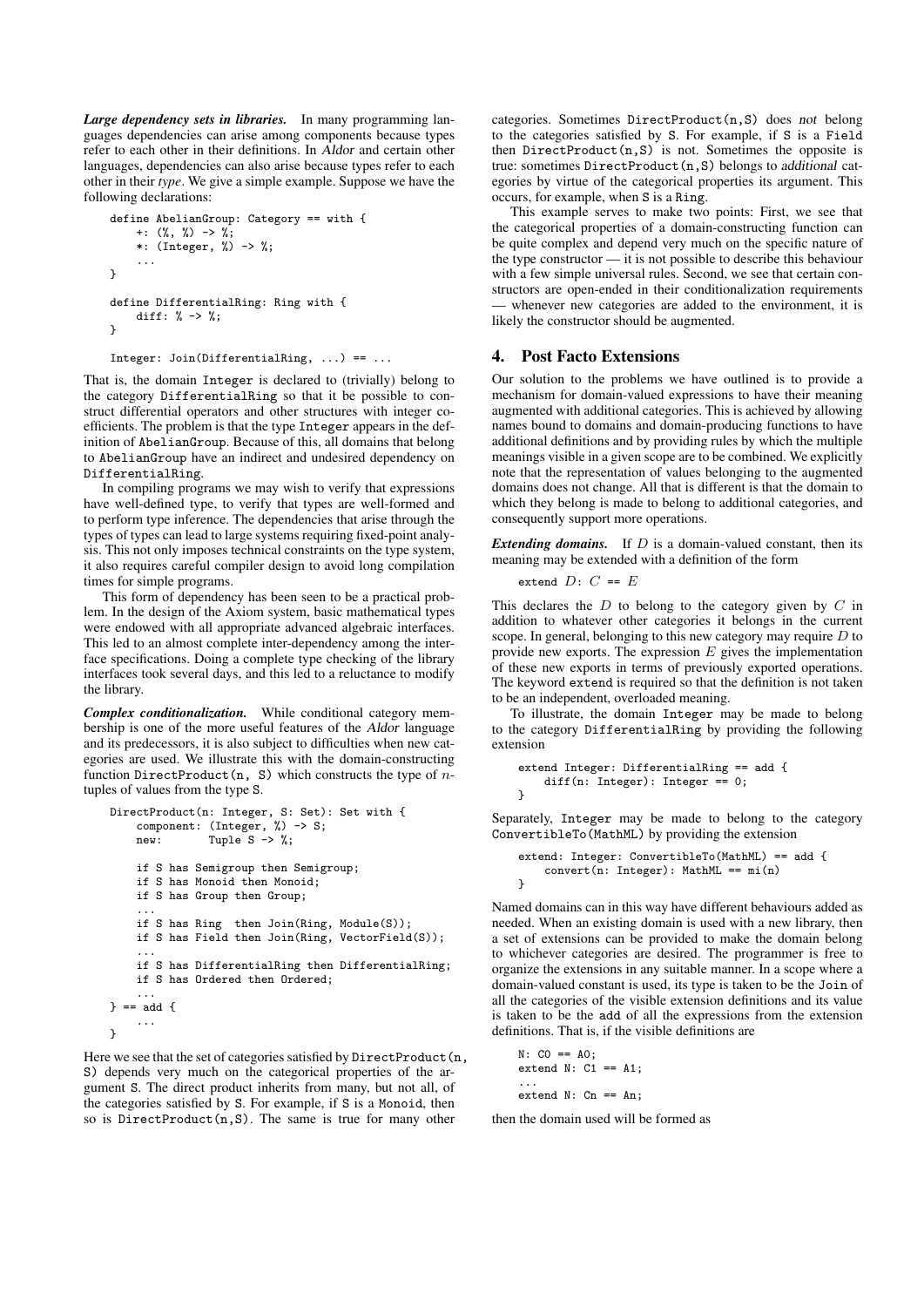$N:$  Join $(C0, C1, ..., Cn)$  ==

A0 add A1 add ... An add {}

*Extending functions.* Domain-producing functions may be extended by providing an additional function definitions, marked with extend. An extension of a domain-producing function must have arguments with the same domains as the corresponding arguments of the original function. Normally, however, one or more of the arguments will have different subtype properties. (This includes the case where domain-valued arguments are declared to belong to different categories.) The declared return type of the extension function is taken to be an additional category to which the resulting domain will belong. To illustrate, we rewrite the DirectProduct example using extensions as shown in Figure 1. It would not normally be the case that the extensions would be given together as shown here. More often the extensions would either be placed together with the category definitions or be grouped in some way (*e.g.* extensions necessary to make domains of library 1 work with library 2).

In a scope where a domain-producing function constant is used, the original function value and all of the visible extensions are combined to produce the function that is actually used. This allows proper behaviour of function-valued names. So, for example, extended domain-producing functions may be passed as parameters, saved as values *etc*, and later used as desired.

If the visible function definition and extensions for  $F$  are

 $F(a1: T01, ..., ak: T0k): R0 == A0$ extend F(a1: T11,...,ak: T1k): R1 == A1 ... extend  $F(a1: Th1,...,ak: Thk): Rn == An$ 

this is equivalent to the definition

```
F(a1:Meet(T01...Tn1),...,an:Meet(T0k...Tnk)): with {
    if a1 \in T01 and ... and ak \in T0k then R0;
    if a1 \in T11 and ... and ak \in T1k then R1;
    ...
if a1 ∈ Tn1 and ... and ak ∈ Tnk then Rn;
} = add \{if a1 \in T01 and ... and ak \in T0k then A0;
    if a1 \in T11 and ... and ak \in T1k then A1;
    ...
    if a1 \in Tn1 and ... and ak \in Tnk then An:
}
```
Here the symbol "∈" is interpreted to be a subtype test for the corresponding base domain. In particular, when  $T_{ij}$  is a category "∈" means "has." If  $T_{0i} = T_{1i} = \cdots = T_{ni}$  then the *i*-th test can be omitted.

These rules are applied recursively, with suitable interpretation of Meet, Join and add, so that curried domain-producing functions are handled naturally.

*Implementation.* In Aldor data values are not necessarily selfidentifying, but each expression has a unique well-defined domain. Operations on data values are in principle extracted during execution from these domain objects and it is the compiler's responsibility to ensure that all the necessary domain objects are available at known locations at run-time. Post-facto extension of domains is implemented by constructing composite domain objects. Post-facto extension of functions is implemented by combining functions as described above. One of the most important aspects of the implementation of post facto extension is the static optimization of extension compositions, determining which functions should be called during execution. This enables a number of further optimizations, resulting in relatively efficient code.

Post facto extension can also be implemented in an objectoriented environment. In this case it is necessary to modify data structures representing class objects. These classes (including vir-

tual function tables) are usually accessed through the member objects so there is the added complexity of matching the lifetime of the post facto extensions with their scope.

*Relation to other work.* Our design of post facto extensions makes use of the idea of mixins, from the Flavors system [10], applied to type-producing functions. This allows a separation of concerns in the creation and use of first class type objects, as described in [2]. The result gives a specialized form of what has come to be known as aspect-oriented programming [11], applicable to parameterized and non-parameterized types. If we view contant domains as nullary domain-producing fuctions, we may view post-facto extension as providing scoped point cuts associated to domain constructors. In the non-parametric case, a similar effect can be achieved with open classes [12]. The use of type categories in Aldor allows the compiler to perform various optimizations, as described in [1], to eliminate function look-up and perform in-lining where possible, taking into account post facto extensions.

#### 5. Use in Library Design

We now have a dozen years' experience in the use of post facto extensions for structuring mathematical libraries for Aldor. This section describes some of the ways in which we have found it to be useful.

*Uniform treatment of raw types and object types.* Many programming languages make a distinction between "raw types" and "object types." This distinction does not exist in Aldor. The language defines a set of standard types and the library endows them with operations. All basic domains are initially defined simply as data representations. All primitives are given as independent operations, provided by the Machine package. For example, we have

| Boolean:     | Type == $add \{ \}$ ; |  |  |
|--------------|-----------------------|--|--|
| Integer:     | Type == $add \{ \}$ ; |  |  |
| DoubleFloat: | Type == $add \{ \}$ ; |  |  |
| .            |                       |  |  |

and the Machine package provides primitives for arithmetic on values of these types. Later, these types are extended by the standard library to have a richer structure.

*Layering large libraries.* We have found it useful to be able to build large libraries in layers, with fewer dependency cycles. In bootstrapping the Standard Aldor Library, we have the following layers:

- 1. Basic types without operations. The basic types are simply declared to be types, and the data representation is implicit in the use of available machine primitives on these types.
- 2. Basic types with representation. The basic types are extended to themselves export the relevant primitives. They may now be treated as types with an opaque representation. As the basic types are extended with operations, they may refer to each other in the signatures of their exports. For example, we may have

```
extend Boolean: with {
     =: (\%, \%) \rightarrow Booelean;
     convert: % -> String;
     ...
} == ...
extend Integer: with {
     =: (\% , \ \%) \rightarrow Boolean;
     \langle \cdot, \cdot \rangle \rightarrow Boolean;
     convert: % -> String;
     ...
} == ...
```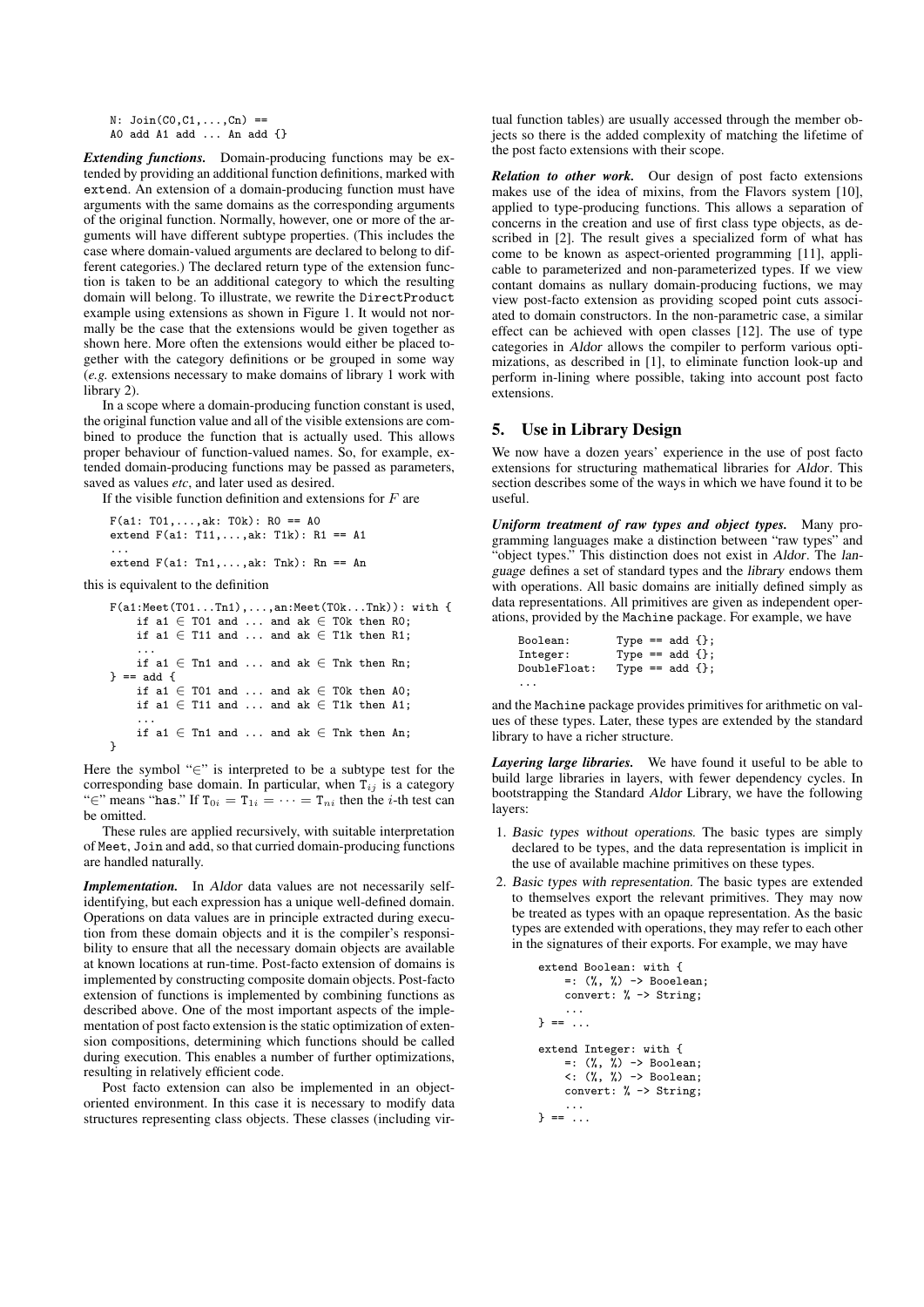```
DirectProduct(n: Integer, S: Set): Set with {
    component: (Integer, \frac{6}{10} -> S;<br>new: Tuple S -> %:
               Tuple S \rightarrow \%;
} = add \{ . . . \}extend DirectProduct(n: Integer, S: Semigroup): Semigroup == ...
extend DirectProduct(n: Integer, S: Monoid): Monoid == \dotsextend DirectProduct(n: Integer, S: Group): Group == ...
...
extend DirectProduct(n: Integer, S: Ring): Join(Ring, Module(S)) == ...
extend DirectProduct(n: Integer, S: Field): Join(Ring, VectorField(S)) == ...
...
extend DirectProduct(n: Integer, S: Field): Join(Ring, VectorField(S)) == ...
extend DirectProduct(n: Integer, S: DifferentialRing): DifferentialRing == ...
extend DirectProduct(n: Integer, S: Ordered): Ordered == ...
...
```
Figure 1. DirectProduct defined using extensions

}

```
extend String: with {
    =: (\%, \%) -> Boolean;
    #: % -> Integer -- Length.
    ...
} == ...
```
These may be compiled without having to resort to a multi-type fixed-point determination in type inference.

- 3. Definition of constructed types. The library uses the primitive types to construct a richer set of useful types, such as linked lists, hash tables, I/O abstractions, *etc*.
- 4. Types with useful categories. The Standard Library defines a number of categories, and the basic and constructed types are extended to belong to them as appropriate.

The Algebra Library is built on top of the Standard Library as follows:

- 5. Mathematical categories. The Algebra Library defines a rich categorical structure with categories corresponding to many of the standard algebraic abstractions. These include abstractions for the concept of group, ring, euclidean domain, field, module, algebra, *etc.*
- 6. Extension of the basic types. The arithmetic types of the Standard Library are extended to belong to all the appropriate categories from the Algebra Library.
- 7. Definition of mathematical domains. The library defines a set of common mathematical domains, such as polynomials, matrices, quotients, finite fields and so on.

A number of more sophisticated mathematical libraries are built on top of the Algebra Library, and these extend the types of the Standard Library and Algebra Library, as appropriate.

This layering allows the elimination of cyclic dependencies in the design of the libraries and allows the libraries to be built and tested in a modular fashion. It does this without compromising the rich set of behaviours desired for the basic types.

*Combined use of multiple libraries.* With post facto extensions it is quite easy to use multiple, independently developed libraries without a host of data conversions. The application programmer decides which categories from the various libraries will be important and extends the necessary types to export them. Having done this, the values computed by one library may be readily used in the other libraries without conversion.

*Separation of concerns.* With post facto extensions it is straightforward to separately implement various independent aspects of domains. This is one of the standard goals of aspect-oriented programming. For example, one set of extensions can provide algebraic algorithms, while another set of extensions provide translations to TEX and a third set of extensions provide translations to MathML. The code for each set of extensions can be separately developed, tested and maintained.

*Adding callback algorithms to parameters.* One of the difficulties with generic programming is that there are often specialized algorithms that apply over certain domains. In C++ this is handled by template specialization and is resolved statically. However, in Aldor types may be constructed dynamically so we need some other mechanism to access specialized algorithms. Post facto extension, combined with conditional category tests, allows generic code to use special purpose algorithms, when applicable, without revising library components.

We illustrate this point with an example from linear algebra. Such a package can be defined generically over any commutative ring. More efficient algorithms may be used, however, when the ring is known to be an integral domain or a field. We may thus assemble these algorithms into a package as follows:

```
LinearAlgebra(R:CommutativeRing, M:MatrixCategory R):
with \{ \ldots \} == add \{local Elim: LinearEliminationCategory(R, M) == {
        R has Field =>
            OrdinaryGaussElimination(R, M);
        R has IntegralDomain =>
            TwoStepFractionFreeGaussElimination(R,M);
        DivisionFreeGaussElimination(R, M);
    }
    determinant(m:M):R == determinant(m)$Elim;
```
Certain coefficient rings may support efficient specialized algorithms. For example, we may want to compute over the integers using Chinese remaindering. However, we do not want to have to modify the LinearAlgebra package whenever a new method is incorporated into the library. We therefore define a category that a

```
LinearAlgebraRing: Category == with {
   determinant: (M:MatrixCategory %) -> M -> %;
   rank: (M:MatrixCategory %) -> M -> Integer;
    ...
}
```
ring can implement to provide linear algebra algorithms over itself:

We make one modification to the LinearAlgebra package to take advantage of special-case algorithms carried in a LinearAlgebra-Ring view: we replace the determinant function with